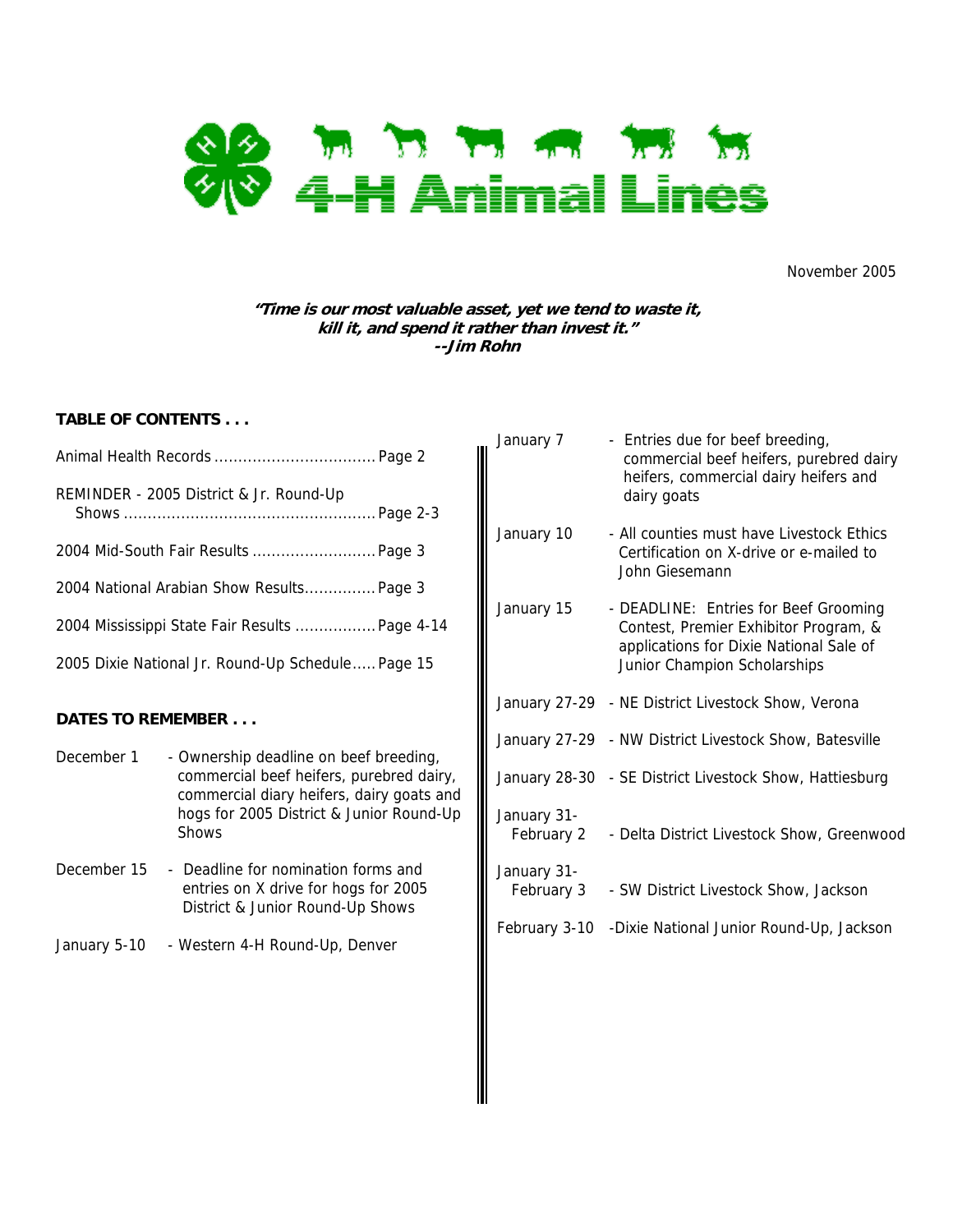# **EXAMINAL HEALTH RECORDS**

 Any animal that is to be shown at the 2005 Dixie National Junior Round-Up must have a completed health record listing all medications and treatments received within 60 days prior to the show. The completed health record on all market animals, commercial beef heifers, and commercial dairy heifers will be turned in to show management at weigh-in of the animals. Completed health records on beef breeding cattle and purebred dairy cattle will be turned in to show management at the check-in of registration papers.

# **EXAMINDER – 2005 DISTRICT AND JUNIOR ROUND-UP SHOWS!!**

# ◆**PURCHASING PROJECT ANIMALS FOR SPRING SHOWS**

Spring shows will be here soon. Now is a good time to run a final survey of your 4-H'ers to determine if additional purchases are needed, and be locating them. The only ownership deadlines that have passed are for steers, market goats, and lambs. So all other project animals can still be purchased. Ownership deadlines on project animals for spring shows are:

Commercial Dairy Heifers - December 1

Market Goats The School Cotober 1 Beef Breeding The Seconder 1 Beef Breeding Constanting December 1 Market Lambs - August 1 Commercial Beef Heifers - December 1 Steers - August 1 Hogs - August 1 Hogs - December 1 Purebred Dairy **Calculation** - December 1 Dairy Goats **- December 1** - December 1

# ◆**CATTLE REGISTRATION PAPERS FOR JUNIOR SHOWS**

 Double check registration papers on breeding beef and purebred dairy to be sure they are in proper order. Now is the time to correct any problems. Remember that papers must be in the 4-H'ers name only. Farm names or joint ownership with adults are not acceptable. DON'T ASSUME THAT EVERYTHING IS RIGHT -CHECK!! Papers may be in multiple siblings' names provided they are all 18 years of age or younger.

# ◆**ENTRIES FOR DISTRICT & ROUND-UP SHOWS**

Now is the time to be getting your entries in order. You will be getting more information soon about these events. All purebred dairy, commercial dairy heifers, beef breeding, commercial beef heifers and dairy goats (district only) will be entered on the computer program like we did for State Fair. **These entries will be due Friday, January 7, 2005.** 

### ◆**STEERS, COMMERCIAL BEEF HEIFERS, COMMERCIAL DAIRY HEIFERS, AND MARKET GOATS**

Double check with your 4-H'ers who are exhibiting steers, commercial beef heifers, commercial dairy heifers, and market goats about horns. All commercial beef heifers, steers and market goats showing at the District and Round-Up Shows must be polled or dehorned, with no scurs or regrowth to exceed 1½ inches above the skin. All commercial dairy heifers must be dehorned. Too often with a poor job of dehorning, regrowth may occur. Now is the time to take off the horns or any regrowth to allow for proper healing. Registered heifers are not eligible for the commercial heifer shows.

# ◆**HOGS SHOWING AT 2005 DISTRICT AND ROUND-UP SHOWS**

All market hogs for the 2005 District and Round-Up Shows must be nominated and ear tagged within 15 days after ownership deadline. Below are the dates for deadlines:

| December 1, 2004  | - Ownership deadline on hogs for 2005 District & Round-Up Shows   |
|-------------------|-------------------------------------------------------------------|
| December 15, 2004 | - Nomination forms on hogs for 2005 District & Round-Up Shows and |
|                   | submitted county nominations on the X drive.                      |

### **Nomination Process for Hogs-** What you must submit for each hog nominated:

- 1. Mail individual nomination form for each hog to Gale Chrestman. Each nomination form must be complete (PO Box address is not acceptable for physical location of an animal) and signed by the exhibitor, parent, and supervising Extension Agent or Vo-Ag Advisor.
- 2. Official ear tag number each hog must be tagged with official ear tag for 2005 prior to nomination deadline.
- 3. Submit county entries on computer program (information on procedure to do this will come later)
- 4. Mail hard copy of information on computer program (keep a hard copy for your files) to Gale Chrestman.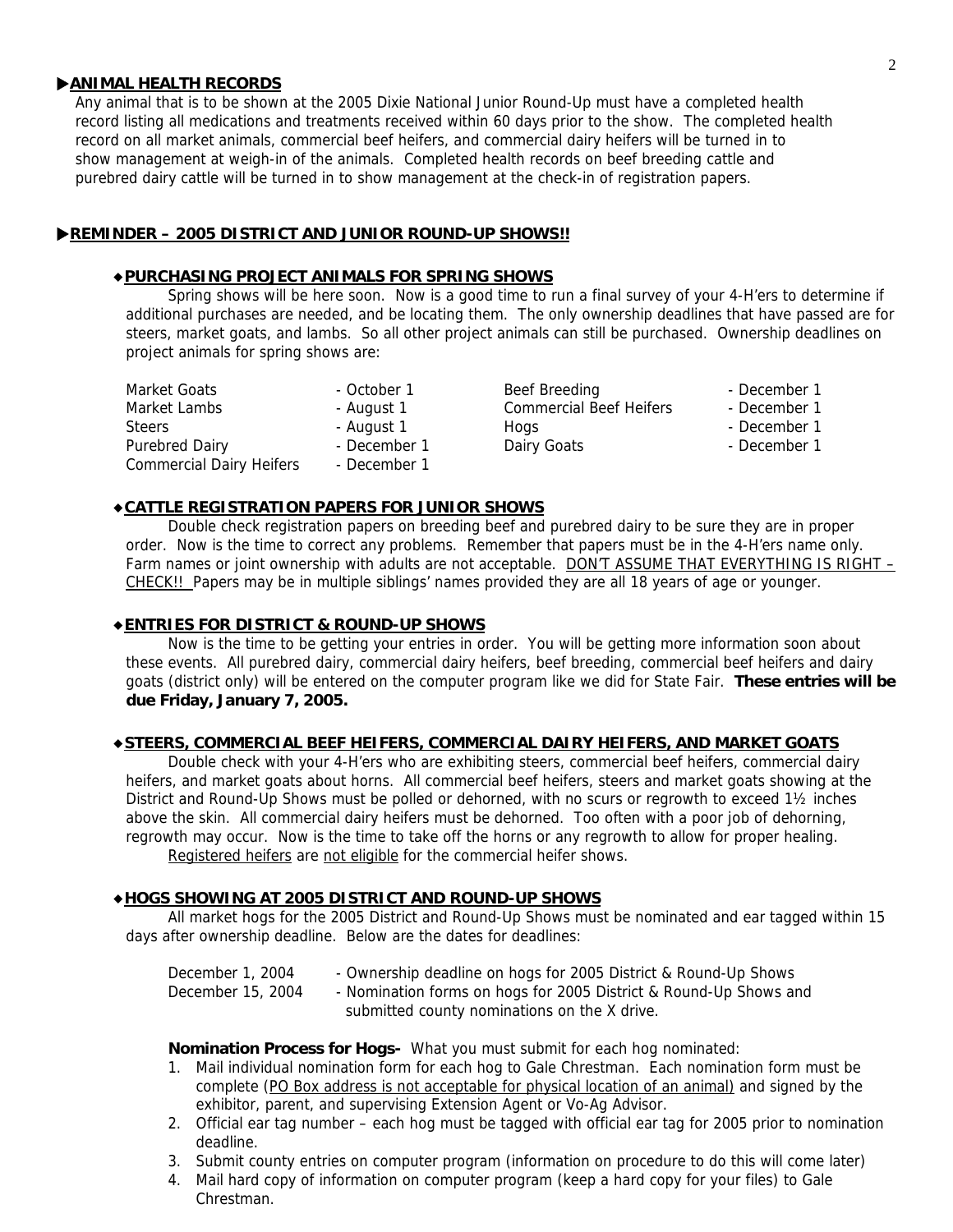Please let hog exhibitors know about these dates and double check with them to be sure your records are in order and that all market hogs are properly entered. Do not send us nomination forms after deadline date. Please do not wait until the last day to take care of this business.

Order form for hog tags and nomination forms for hogs were sent to you earlier. If you failed to get this material, please call my office. County Extension Agents or Vo-Ag Advisors must make nominations of hogs under their supervision.

All hogs must be ear tagged (by December  $15<sup>th</sup>$ ) and nomination forms must be (duplicate forms as needed) returned to the MSU Animal and Dairy Sciences Department by December 15, 2004.

Each hog must have an individual nomination form and form must be complete, including breed information, signed by the exhibitor, parent, and Extension Agent/Vo-Ag Advisor.

# ◆**EXHIBITOR'S AGE FOR DISTRICT LIVESTOCK SHOWS & DIXIE NATIONAL JUNIOR ROUND-UP**

Remember that exhibitor's age will be 8 -18 years of **age as of December 31, 2004**. You have the responsibility to see that all exhibitors are of the proper age.

# ▶**LIVESTOCK ETHICS CERTIFICATION PROGRAM**

 As you know all 4-H or FFA exhibitors (in addition to at least one parent, and all volunteers who plan to assist) that plan to exhibit animals at the 2005 District Livestock Shows and Mississippi Junior Round-Up must have completed the **Livestock Ethics Certification Program**. All Extension Agents and Vo-Ag Advisors that plan to teach the Livestock Ethics Certification Program must also be certified. After you have updated your livestock ethics certification program on your county computer, make sure you put it on the X-drive by January 10, 2005. Put it in the Livestock Ethics Certification folder located in the Animal/Dairy folder.

# ▶**ARABIAN HORSE JUDGING DVD**

The Arabian Horse Association is proud to introduce a brand new Arabian Horse Judging DVD. This DVD features footage from the 2003 Arabian Horse Judging Contest. You can easily navigate through ten classes and choose to view oral reasons and official placings with cuts. The best part: youth leaders can request a complimentary copy of the DVD with the enclosed form.

### ▶**MID-SOUTH FAIR 4-H LIVESTOCK JUDGING CONTEST**

 Three senior teams and one junior team from Mississippi competed in the 2004 Mid-South Fair 4-H Livestock Judging Contest.

| <b>Junior Team</b>                                                        |                        |
|---------------------------------------------------------------------------|------------------------|
| Lafayette 4-H - Nolan Webb, Drew Ragon, Trey Ragon, Colby Terrell         | 11 <sup>th</sup> Place |
| <b>Senior Teams</b>                                                       |                        |
| DeSoto 4-H - Jessica Johnson, Justin Davis, Jessica Moore, Brad Romedy    | 1 <sup>st</sup> Place  |
| Lafayette 4-H - Trey Ragan, Justin Webb, Kyle Webb, Caleb Terrell         | $2nd$ Place            |
| Jasper 4-H - Jonathan Phillips, Jeremy Phillips, Morgan Sims, Jordan Sims | 6 <sup>th</sup> Place  |
|                                                                           |                        |

# ▶**MID-SOUTH FAIR 4-H HORSE HIPPOLOGY CONTEST**

The senior hippology team from DeSoto County won  $1<sup>st</sup>$  place in the 2004 Mid-South Fair Hippology Contest. Team members were Kelly Barber, Ryan Johnston, Courtney Law, and Liana Stillman. In addition, the junior hippology team from DeSoto County won 2<sup>nd</sup> place in the Junior Contest.

### ▶**NATIONAL ARABIAN 4-H HORSE JUDGING CONTEST**

The Senior 4-H horse judging team from Hinds County won 2<sup>nd</sup> place at the National Arabian 4-H/FFA Horse Judging Contest. Also, Susan Guider was high individual in this contest. Other team members were Jennifer Williams, Meredith Guider, Jenny Ferguson, and Sara Miller.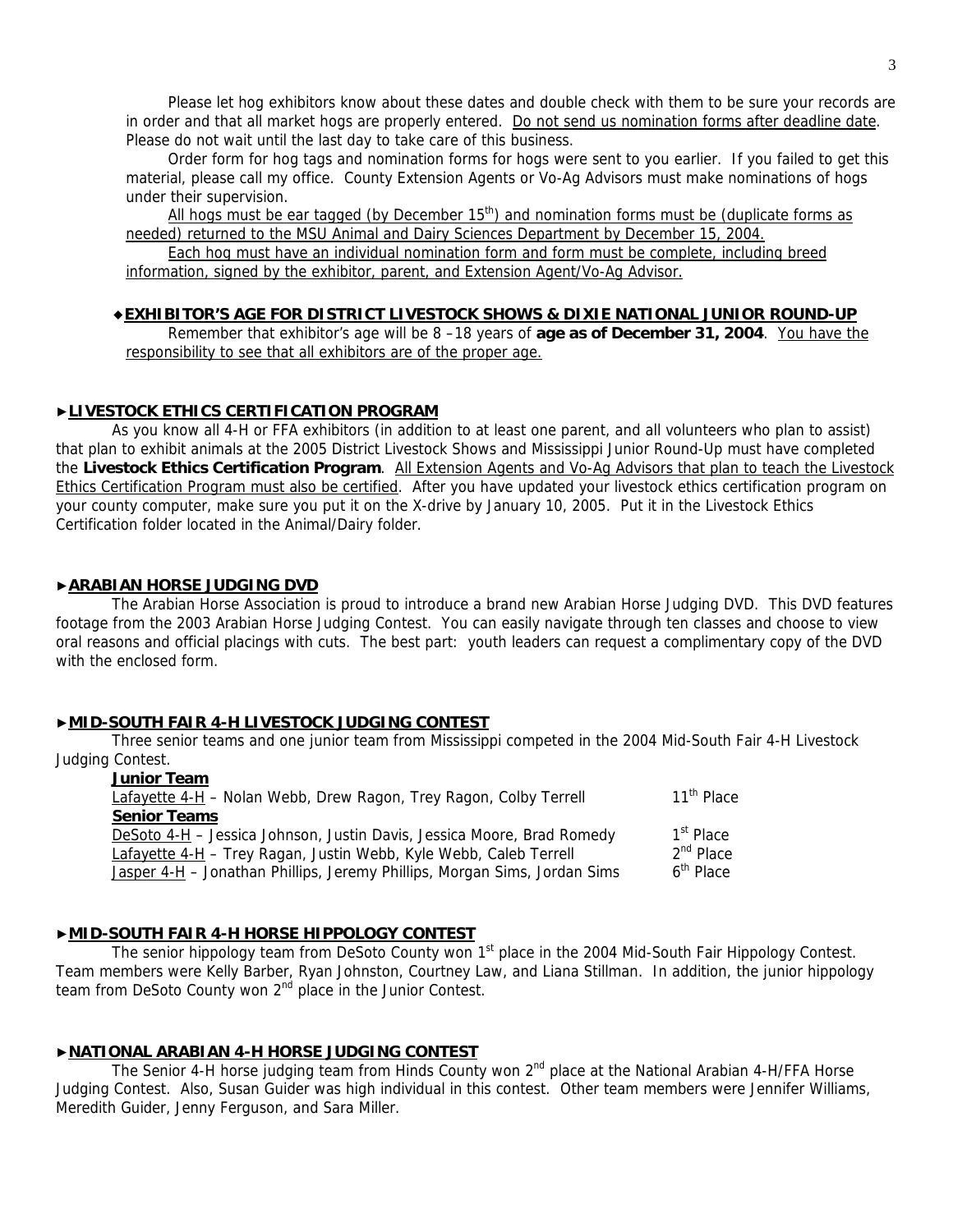# ▶**2004 MISSISSIPPI STATE FAIR RESULTS**

 The 2004 Mississippi State Fair junior livestock shows were outstanding. Participation was up in the lamb and commercial dairy heifer shows, along with the Senior 4-H Livestock Judging Contest.

The State Fair was again an excellent event and a "showcase" for the junior livestock program in Mississippi. The number of people involved in these events at the shows were very impressive. Agents, leaders, parents, and exhibitors are to be commended on their fine cooperation and dedicated work put into this event to make it successful. Congratulations! Look at the figures below to see the number of State Fair Livestock exhibits in recent years.

| <b>Contest</b>                  | 1995                     | 1996 | 1997           | 1998                     | 1999                     | 2000                     | 2001                     | 2002 | 2003 | 2004 |
|---------------------------------|--------------------------|------|----------------|--------------------------|--------------------------|--------------------------|--------------------------|------|------|------|
| <b>Beef Breeding</b>            | 713                      | 755  | 784            | 717                      | 733                      | 700                      | 620                      | 510  | 461  | 395  |
| <b>Commercial Beef Heifers</b>  | 252                      | 218  | 194            | 179                      | 188                      | 169                      | 158                      | 161  | 152  | 148  |
| <b>Steers</b>                   | 86                       | 89   | 98             | 100                      | 114                      | 117                      | 104                      | 96   | 103  | 91   |
| Lambs                           | 457                      | 443  | 447            | 429                      | 373                      | 343                      | 257                      | 270  | 276  | 300  |
| <b>Swine</b>                    | 89                       | 71   | 82             | 62                       | 49                       | 53                       | 58                       | 60   | 99   | 61   |
| <b>Market Goats</b>             | -                        |      |                |                          | $\overline{\phantom{0}}$ |                          |                          |      | 96   | 91   |
| <b>Shepherd Award</b>           | 4                        | 5.   | 8              | 3                        | $\mathbf{2}$             | $\overline{2}$           | $\overline{2}$           | 1    | 5    |      |
| <b>Purebred Dairy Animals</b>   | 275                      | 244  | 177            | 157                      | 150                      | 148                      | 151                      | 186  | 186  | 168  |
| <b>Commercial Dairy Heifers</b> | $\blacksquare$           | -    |                |                          | $\blacksquare$           | 15                       | 16                       | 31   | 24   | 26   |
| <b>Pretty Cow Contest</b>       | 26                       | 23   | 18             | 24                       | 17                       | 17                       | 23                       | 28   | 26   | 14   |
| <b>Dairy Cow Sweetheart</b>     | 23                       | 11   | 11             | 11                       | 8                        | 11                       | 13                       | 18   | 17   | 11   |
| <b>Dairy Goat Sweetheart</b>    | -                        |      | $\blacksquare$ |                          | 7                        | 6                        | 3                        | 4    | 12   | 5    |
| <b>Meat Goat Princess</b>       | $\overline{\phantom{0}}$ | Ξ.   | $\blacksquare$ |                          | $\blacksquare$           | $\overline{\phantom{0}}$ | $\overline{\phantom{0}}$ |      | 19   | 8    |
| <b>Market Goat Quiz Bowl</b>    | $\overline{\phantom{0}}$ | -    | $\blacksquare$ | -                        | $\blacksquare$           |                          | $\overline{\phantom{0}}$ |      | 23   | 12   |
| <b>Market Goat Judging</b>      | $\overline{\phantom{0}}$ | ٠    | $\blacksquare$ | $\overline{\phantom{0}}$ | $\blacksquare$           |                          | -                        |      | 31   | 22   |
| 4-H Livestock Judging           | $\overline{\phantom{0}}$ | -    | $\blacksquare$ |                          | $\blacksquare$           | 61                       | 47                       | 33   | 20   | 27   |
| <b>TOTAL</b>                    | 1956                     | 1895 | 1844           | 1704                     | 1658                     | 1657                     | 1467                     | 1407 | 1550 | 1380 |

# **BREAKDOWN OF THE BREEDS FOR THE FOLLOWING SPECIES IS:**

| <b>BEEF BREEDING</b>                 |                                        |                | <b>BEEF COMMERCIAL HEIFERS</b>         |           |
|--------------------------------------|----------------------------------------|----------------|----------------------------------------|-----------|
| Angus                                | 112                                    |                | <b>English &amp; English Crosses</b>   | 40        |
| <b>Beefmaster</b>                    | 22                                     |                | <b>European &amp; European Crosses</b> | 47        |
| <b>Brahman</b>                       | 31                                     |                | <b>Brahman &amp; Brahman Crosses</b>   | 61        |
| <b>Brangus</b>                       | 19                                     |                |                                        | 148       |
| <b>Charolais</b>                     | 23                                     |                |                                        |           |
| Gelbvieh                             | 20                                     |                | <b>LAMBS</b>                           |           |
| <b>Hereford</b>                      | 38                                     |                | <b>Suffolk</b>                         | 89        |
| Limousin                             | 19                                     |                | Oxford                                 | 19        |
| <b>Other Breeds</b>                  | 9                                      |                | <b>Shropshire</b>                      | 26        |
| Santa Gertrudis                      | 14                                     |                | Hampshire                              | 55        |
| Simbrah                              | 22                                     |                | <b>Crosses</b>                         | 89        |
| Simmental                            | 49                                     |                | <b>Dorsets &amp; Other Breeds</b>      | <u>22</u> |
| <b>Red Angus</b>                     | 17                                     |                |                                        | 300       |
|                                      | 395                                    |                |                                        |           |
| <b>STEERS</b>                        |                                        |                | <b>MARKET HOGS</b>                     |           |
| <b>PROSPECTS:</b>                    |                                        |                | Shown by Weight only                   | 61        |
| <b>English &amp; English Crosses</b> |                                        | $\overline{7}$ |                                        |           |
|                                      | <b>Brahman &amp; Brahman Crosses</b>   | 10             |                                        |           |
|                                      | <b>European &amp; European Crosses</b> | 8              | <b>DAIRY</b>                           |           |
|                                      |                                        |                | <b>Ayrshire</b>                        | 17        |
| <b>PROGRESS:</b>                     |                                        |                | <b>Brown Swiss</b>                     | 9         |
| <b>English &amp; English Crosses</b> |                                        | 11             | <b>Guernsey</b>                        | 4         |
|                                      | <b>Brahman &amp; Brahman Crosses</b>   | 13             | <b>Holstein</b>                        | 83        |
|                                      | <b>European &amp; European Crosses</b> | <u>42</u>      | <b>Jersey</b>                          | 55        |
|                                      |                                        | 91             |                                        | 168       |
|                                      |                                        |                | <b>COMMERCIAL DAIRY HEIFERS</b>        |           |
| <b>MARKET GOATS</b>                  |                                        |                | <b>Shown by Weight</b>                 | 26        |
| <b>Shown by Weight Only</b>          |                                        | 91             |                                        |           |
|                                      |                                        |                |                                        |           |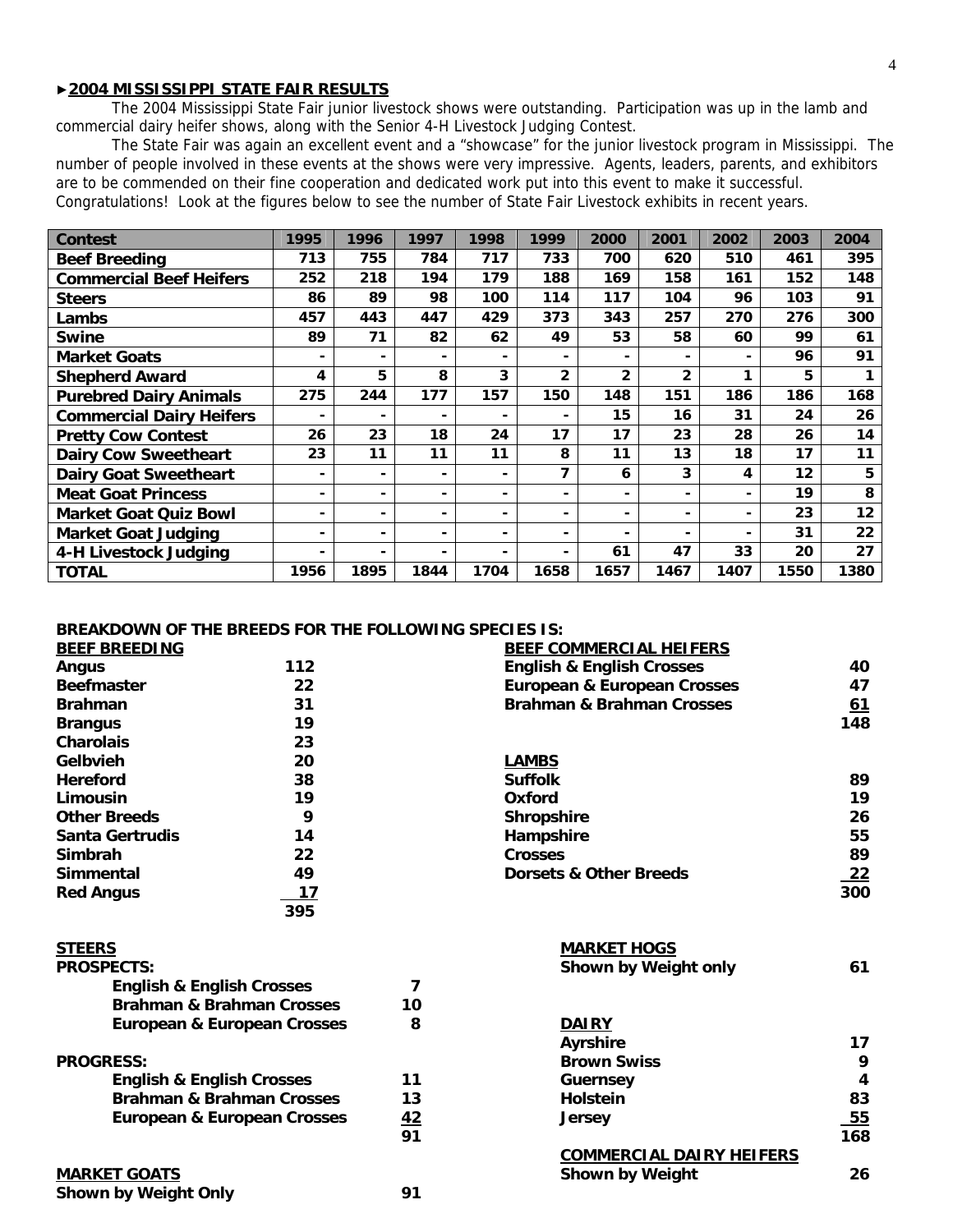# **BELOW IS A REPORT ON NUMBER OF YOUTH AND NUMBER OF EXHIBITORS FOR THE VARIOUS SHOWS AT THE STATE FAIR:**

|                                 | $4-H$ | $4-H$          | <b>FFA</b> | <b>FFA</b>     | <b>Total</b> | <b>Total</b>   |
|---------------------------------|-------|----------------|------------|----------------|--------------|----------------|
| <b>Show</b>                     | Youth | <b>Animals</b> | Youth      | <b>Animals</b> | Youth        | <b>Animals</b> |
| <b>Beef Breeding</b>            | 184   | 294            | 59         | 101            | 243          | 395            |
| <b>Commercial Beef Heifers</b>  | 86    | 95             | 48         | 53             | 134          | 148            |
| <b>Steers</b>                   | 64    | 70             | 18         | 21             | 82           | 91             |
| Lambs                           | 120   | 297            | 3          | 3              | 123          | 300            |
| <b>Hogs</b>                     | 36    | 48             | 11         | 13             | 47           | 61             |
| <b>Dairy</b>                    | 56    | 168            | O          | 0              | 56           | 168            |
| <b>Commercial Dairy Heifers</b> | 13    | 20             | 4          | 6              | 17           | 26             |
| <b>Market Goats</b>             | 58    | 78             | 9          | 13             | 67           | 91             |
| <b>TOTALS</b>                   | 617   | 1070           | 152        | 210            | 769          | 1280           |

# **BEEF BREEDING**

### **OTHER BREEDS** Champion Heifer **Ashleigh Cascio** Ashleigh Cascio Seminary FFA

Reserve Champion Heifer **Ashleigh Cascio** Seminary FFA

# **SIMMENTAL**

### **ANGUS**

Champion Heifer **Champion Heifer** Jon Paul Whitlock Lee 4-H Reserve Champion Heifer **Stephen Ladner** Pearl River 4-H Champion Bull Jon Paul Whitlock Lee 4-H Reserve Champion Bull **Sunflower 4-H** Jenny Bibb Sunflower 4-H

### **LIMOUSIN**

Champion Heifer **Ethan Hodges** Greene 4-H Reserve Champion Heifer Theory Champion Heifer Champion Champion Champion Champion Bull Curt Williams<br>Curt Williams Curt Curt Curt Curt Curt Curt Champion Bull Curt Curt Curt Curt Curt Curt Connect Comme Curt Cur<br>Curt Curt Champion Bull **Curt Williams**<br>
Curt Williams<br>
Curt Williams<br>
Curt Williams<br>
NE Jones FFA Reserve Champion Bull **Curt Williams** NE Jones FFA

**HEREFORD** Champion Heifer<br>
Reserve Champion Heifer<br>
Haley Herring<br>
Haley Herring<br>
Perry 4-H Reserve Champion Heifer **Haley Herring** Perry 4-H Champion Bull **Kayla Gunn** Kayla Gunn Tippah 4-H Reserve Champion Bull **Alanna Manning** Panola 4-H

# **BRANGUS**

Champion Heifer **Kason Fitzpatrick** Pearl River 4-H Reserve Champion Heifer The Kason Fitzpatrick Theory Pearl River 4-H Champion Bull **Champion Bull** Kevin Whitfield Madison 4-H Reserve Champion Bull **Kason Fitzpatrick** Pearl River 4-H

### **GELBVIEH**

Champion Heifer **Interpretent Champion Heifer** Memorial Account of the United States of Panola 4-H Reserve Champion Heifer **Amanda Langston** Panola 4-H Champion Bull **Bristen Breaux** Hancock 4-H Reserve Champion Bull **Ethan Hoda Hancock 4-H Hancock 4-H** 

| <b>Champion Bull</b>    | <b>Bailey/Megan Folkes</b> | Seminary FFA   |
|-------------------------|----------------------------|----------------|
| Reserve Champion Bull   | Sera Beth Pinkard          | Lauderdale 4-H |
| <b>SIMMENTAL</b>        |                            |                |
| Champion Heifer         | <b>Scott Brocious</b>      | Greene 4-H     |
| Reserve Champion Heifer | Tarah Adams                | Marion 4-H     |
| Champion Bull           | Holly Ann Nix              | NE Jones FFA   |
| Reserve Champion Bull   | Ashley/Rebecca Boatner     | Yazoo 4-H      |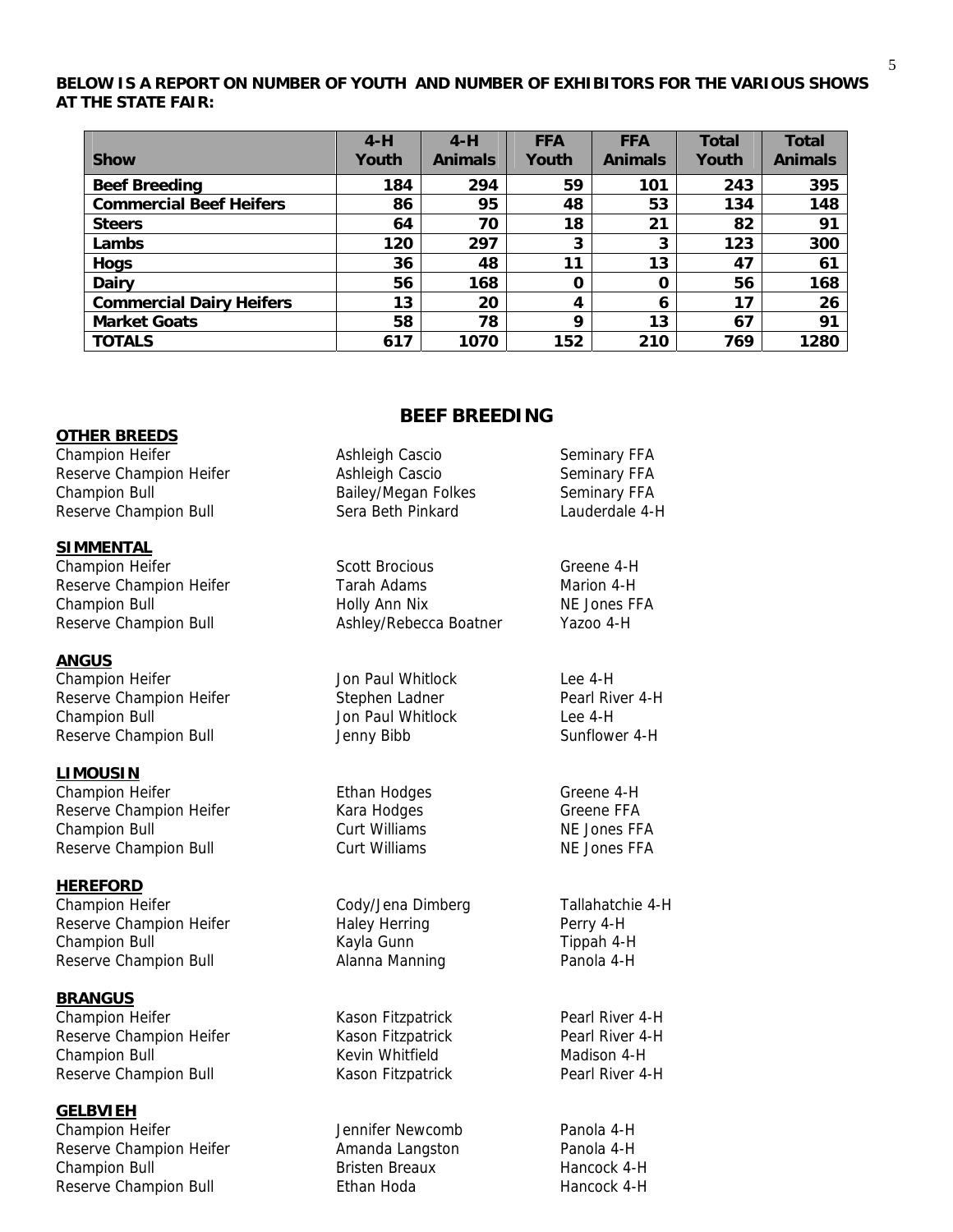# **SANTA GERTRUDIS**

Champion Heifer **Candice Killebrew** Hinds 4-H Reserve Champion Heifer **Allen Bridger** And Hinds 4-H Champion Bull **Robert Monk** Robert Monk Neshoba 4-H Reserve Champion Bull **Stuckey** Jamie Stuckey Lawrence FFA

**BRAHMAN** Champion Heifer **Rylan Diamond** Pearl River 4-H Reserve Champion Heifer Chase Dickens Chase Chamar 4-H Champion Bull Cody Hartfield Lamar 4-H Reserve Champion Bull **Corey Ladner** Corey Ladner Pearl River 4-H

**BEEFMASTER** Champion Heifer **Hannah/Ronni Davis** Pearl River 4-H Reserve Champion Heifer **Ronni/Joshua Davis** Pearl River 4-H Champion Bull **Clay Thrash Forest/Scott FFA** Reserve Champion Bull **Forest**/Scott FFA

**SIMBRAH** Champion Heifer **Matthew Hart** Matthew Hart Lincoln 4-H Reserve Champion Heifer **Amy/Jonathan Anderson** Pearl River 4-H Champion Bull Tyler/Hailey Hannis Lawrence FFA Reserve Champion Bull **Alan Smith** Alan Smith Pearl River 4-H

**CHAROLAIS** Champion Heifer Tallahatchie 4-H Reserve Champion Heifer The Muslim Jena Dimberg Tallahatchie 4-H Champion Bull Ellen James Neshoba 4-H Reserve Champion Bull **Solution Container Search Accord Accord Container** Neshoba 4-H

**RED ANGUS** Champion Heifer Christy/Brian Nicholson Covington 4-H Reserve Champion Heifer Cody Hollingsworth Scott 4-H Champion Bull Brent/Josh Warren Mendenhall FFA Reserve Champion Bull **Scott 4-H** Joshua Boyles Scott 4-H

# **COMMERCIAL BEEF HEIFERS**

#### **ENGLISH AND ENGLISH CROSSES** Champion Joshua/Kully Woodruff Jasper 4-H

Reserve Champion The Mantachie FFA Champion Champion Mantachie FFA

### **EUROPEAN AND EUROPEAN CROSSES**

Champion **Alex Sullivan** Alex Sullivan Smith 4-H Reserve Champion The Rully/Joshua Woodruff The Jasper 4-H

**BRAHMAN AND BRAHMAN CROSSES**

Reserve Champion **Drew Hedgepeth** Pearl River 4-H

Champion Joshua Blanchet Pearl River 4-H

**SUPREME CHAMPION Alex Sullivan Alex Sullivan** Smith 4-H **RESERVE SUPREME CHAMPION** Joshua Blanchet Pearl River 4-H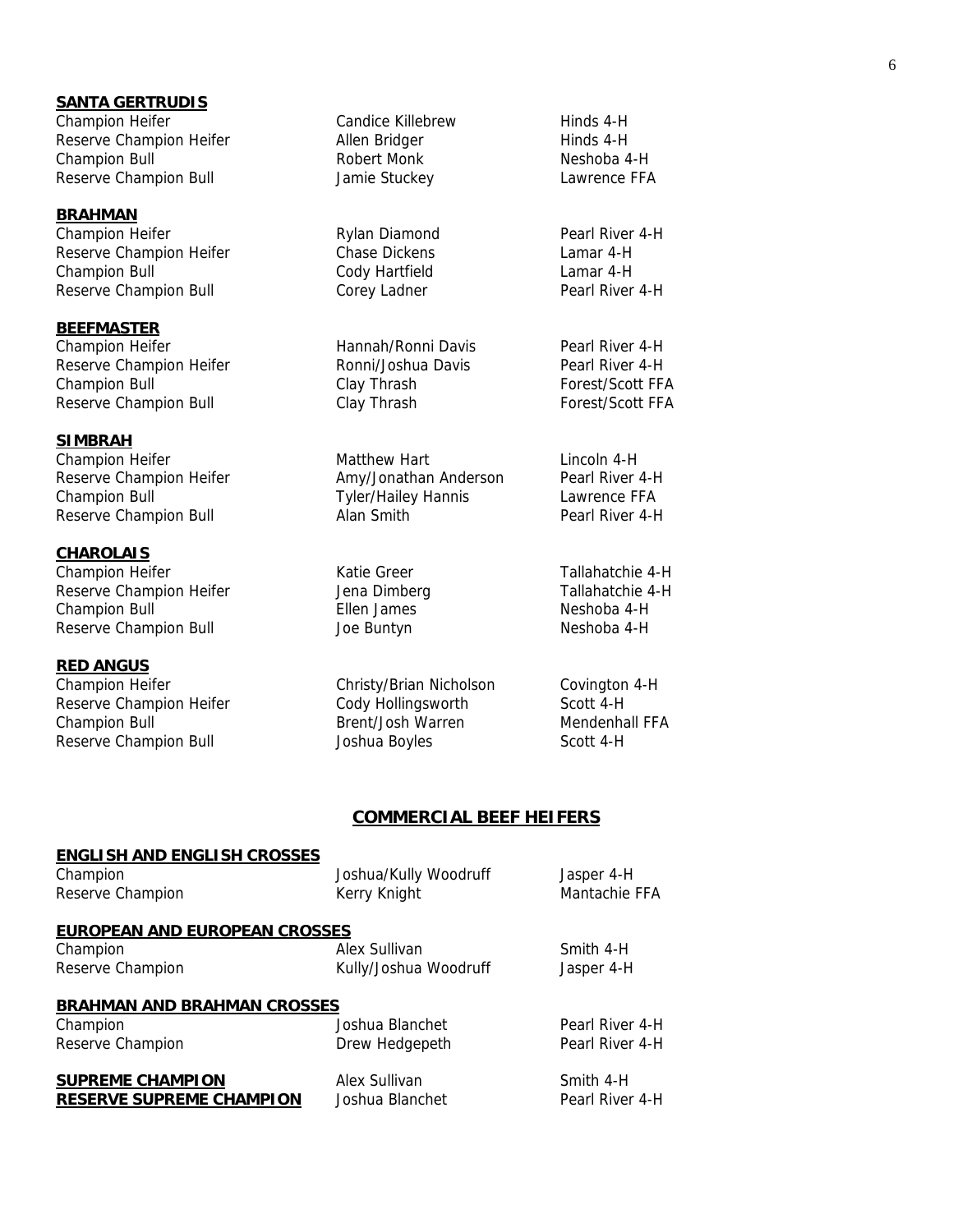# **BEEF SHOWMANSHIP**

(398 Exhibitors)

| Age 8 |                      |                 | Age 9                                 |  |  |
|-------|----------------------|-----------------|---------------------------------------|--|--|
|       | <b>Haley Herring</b> | Perry 4-H       | Clay Touchstone<br>Lamar 4-H          |  |  |
| 2.    | Jessica Smith        | Pearl River 4-H | Seminary FFA<br>Meagan Thrash         |  |  |
| 3.    | Kody Miller          | Smith 4-H       | Panola 4-H<br>Laura McCurdy           |  |  |
| 4.    | Reese Reynolds       | Copiah 4-H      | Katie Parish<br>Jeff Davis 4-H<br>4.  |  |  |
| 5.    | Lane Valentine       | Jasper 4-H      | Benjamin Kirkland<br>Petal FFA<br>5   |  |  |
| 6.    | Kade Clanton         | Franklin FFA    | Dalton Johnson<br>Panola 4-H<br>6.    |  |  |
| 7.    | Cody Hollingsworth   | Scott 4-H       | Dalton Johnson<br>Alcorn 4-H          |  |  |
| 8.    | <b>Brittany Lee</b>  | West Jones FFA  | Claylee Chism<br>Pontotoc 4-H<br>8.   |  |  |
| 9.    | Carey Haley          | Lincoln 4-H     | D. J. Welford<br>George 4-H<br>9.     |  |  |
|       | 10. Jon Broadhead    | Seminary FFA    | 10. Jessa Lee Shivers<br>Lawrence FFA |  |  |

| <b>Age 10</b>  |                      |                  | <b>Age 11</b>                            |  |  |
|----------------|----------------------|------------------|------------------------------------------|--|--|
| $\mathbf{1}$ . | Dustin Barton        | Smith 4-H        | Kaylon Touchstone<br>Lamar 4-H           |  |  |
| 2.             | Abbie Moreno         | Greene 4-H       | <b>Taylor Baker</b><br>Perry 4-H         |  |  |
| 3.             | Jamie Valentine      | Jasper 4-H       | Ethan Hoda<br>Hancock 4-H<br>3.          |  |  |
| 4.             | Megan Donahoe        | Sunflower 4-H    | <b>Seth Maxie</b><br>Forrest 4-H<br>4.   |  |  |
| 5.             | Cody Sumrall         | Taylorsville FFA | <b>Shelby Steede</b><br>5.<br>George 4-H |  |  |
| 6.             | <b>Daniel Gaines</b> | Panola 4-H       | Smith 4-H<br>Shane Overby<br>6.          |  |  |
| 7 <sub>1</sub> | Jordan Coleman       | Attala 4-H       | C. J. Holt<br>Panola 4-H                 |  |  |
|                | 8. Carlie Westberry  | Scott 4-H        | Lafayette 4-H<br>Drew Ragon<br>8.        |  |  |
| 9.             | Meagan Rousseau      | Pike 4-H         | Tallahatchie 4-H<br>Cody Dimberg<br>9.   |  |  |
|                | 10. Trent Windham    | Scott 4-H        | 10. Kimberlea Strickland<br>Smith 4-H    |  |  |

|                             | <b>Age 12</b>   | Age 13                      |                      |  |
|-----------------------------|-----------------|-----------------------------|----------------------|--|
| Alan Smith                  | Pearl River 4-H | <b>Bryson Winters</b>       | <b>Nettleton FFA</b> |  |
| Jennifer Newcomb<br>2.      | Panola 4-H      | Chelsea Adams               | Marion 4-H           |  |
| Drew Hedgepeth<br>3.        | Pearl River 4-H | <b>Whitney Malcom</b><br>3. | George FFA           |  |
| <b>Ashley Boatner</b><br>4. | Yazoo 4-H       | <b>Bailey Sumrall</b><br>4. | Taylorsville FFA     |  |
| Ashleigh Cascio<br>5.       | Seminary FFA    | Anna Claire Sykes<br>5.     | Sunflower 4-H        |  |
| John Dixon<br>6.            | Amite 4-H       | Sera Beth Pinkard<br>6.     | Lauderdale 4-H       |  |
| <b>Trey Donahoe</b>         | Sunflower 4-H   | Kristen Brown               | Forrest 4-H          |  |
| Matthew Hart<br>8.          | Lincoln 4-H     | Preston Hebert<br>8.        | Lincoln 4-H          |  |
| 9. Ethan Hodges             | Greene 4-H      | <b>Ashley Dueitt</b><br>9.  | Forrest 4-H          |  |
| 10. Joshua Woodruff         | Jasper 4-H      | 10. Blake Sasser            | Lincoln 4-H          |  |

|                       | Age 14         | <b>Age 15</b>                |                |  |
|-----------------------|----------------|------------------------------|----------------|--|
| Zachery Brower        | Calhoun 4-H    | Drew Reeder                  | Union 4-H      |  |
| Jeremy Kirkland<br>2. | Petal FFA      | Jake Thames                  | Lawrence 4-H   |  |
| Justin Kirkland<br>3. | Seminary FFA   | Laura Sykes<br>3.            | Mendenhall FFA |  |
| Roxy Cooper<br>4.     | Leflore 4-H    | Morgan Jenkins<br>4.         | Hinds 4-H      |  |
| Justin Brown<br>5.    | Carroll 4-H    | Rebecca Boatner<br>5.        | Yazoo 4-H      |  |
| Daniel Whaley<br>6.   | Potts Camp FFA | Chase Dickens<br>6.          | Lamar 4-H      |  |
| <b>Brent Johnson</b>  | Alcorn 4-H     | Kara Hodges                  | Greene FFA     |  |
| Kyle Prather<br>8.    | Hancock 4-H    | Emma Collins<br>8.           | Scott 4-H      |  |
| 9. Cody Prince        | Rankin 4-H     | <b>Garret Ratcliff</b><br>9. | Pike 4-H       |  |
| 10. Mark Tingle       | Perry 4-H      | 10. Anna Newcomb             | Panola 4-H     |  |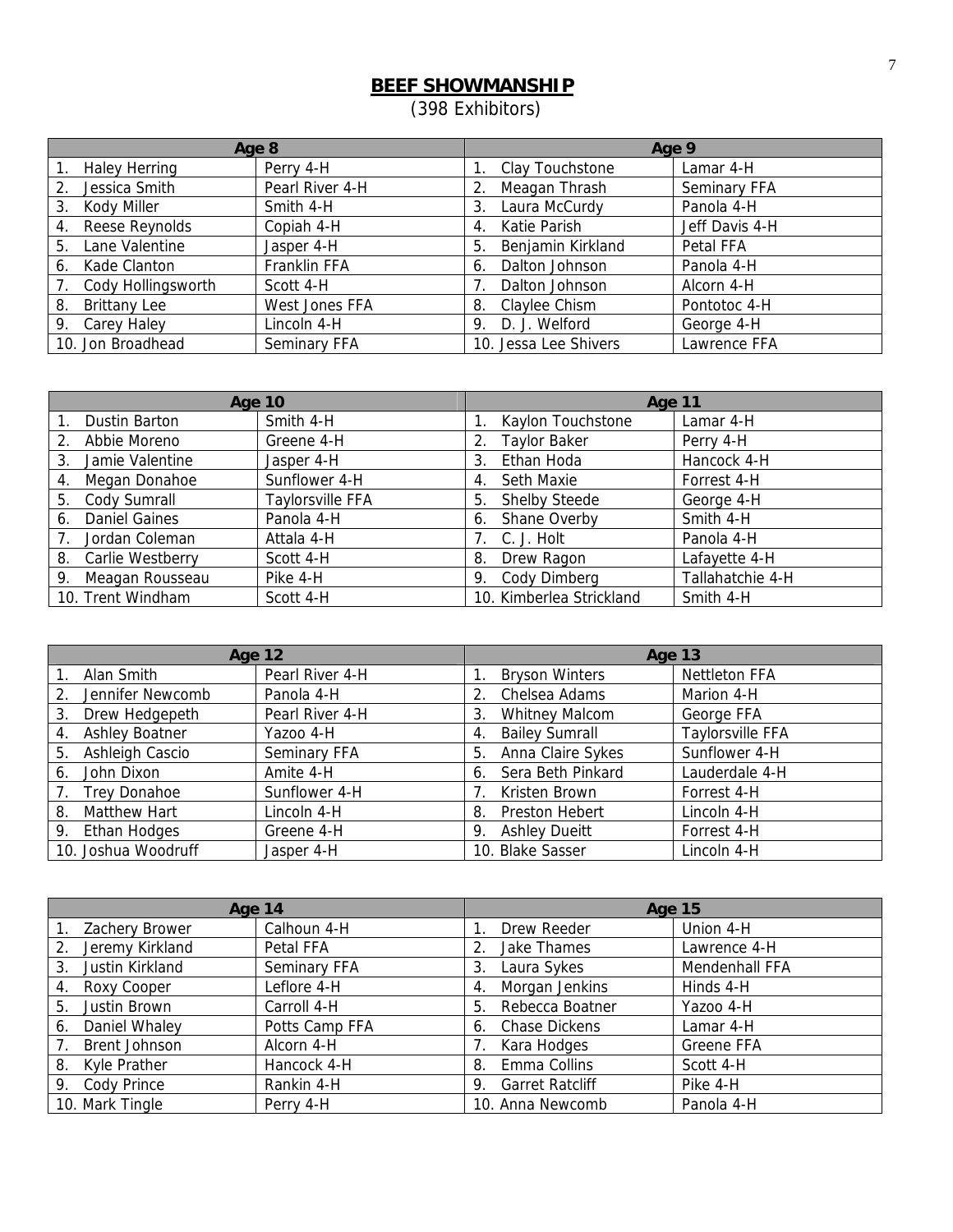| <b>Age 16</b>           |                         | Age 17                         |                  |
|-------------------------|-------------------------|--------------------------------|------------------|
| <b>Britt Magee</b>      | Mendenhall FFA          | Clay Thrash                    | Forest/Scott FFA |
| Alley Jones<br>2.       | Smith 4-H               | Preston Braddock               | NE Jones FFA     |
| Kason Fitzpatrick<br>3. | Pearl River 4-H         | <b>Christy Nicholson</b><br>3. | Covington 4-H    |
| Seth Sumrall<br>4.      | <b>Taylorsville FFA</b> | Jarrod Killebrew<br>4          | Hinds 4-H        |
| David Glenn<br>5.       | Smith 4-H               | Jennifer House<br>5            | Covington 4-H    |
| Kayla Gunn<br>6.        | Tippah 4-H              | Hannah Davis<br>6.             | Pearl River 4-H  |
| Harry Campo             | West Jones FFA          | Matthew McDonald               | Hinds 4-H        |
| Ronni Davis<br>8.       | Pearl River 4-H         | Reagan Melton<br>8.            | Neshoba 4-H      |
| Jenny Bibb<br>9.        | Sunflower 4-H           | DQ's<br>9.                     |                  |
| 10. Justin McDaniel     | Attala 4-H              | 10. Holly Ann Nix              | NE Jones FFA     |

|                | Age 18                |                 |  |  |  |
|----------------|-----------------------|-----------------|--|--|--|
| $\mathbf{1}$ . | <b>Brandon Cutrer</b> | Pearl River 4-H |  |  |  |
|                | 2. Curt Williams      | NE Jones FFA    |  |  |  |
| 3.             | <b>Ben Melton</b>     | Neshoba 4-H     |  |  |  |
| 4.             | <b>Anthony Franks</b> | Mantachie FFA   |  |  |  |
|                | 5. Tarah Adams        | Marion 4-H      |  |  |  |
|                | 6. Jamie Overall      | Potts Camp FFA  |  |  |  |
| 7.             | Alanna Manning        | Panola 4-H      |  |  |  |
| 8.             | Jessica Johnson       | DeSoto 4-H      |  |  |  |
|                | 9. Justin Holifield   | Jones 4-H       |  |  |  |

#### ▶**HERDSMEN'S AWARDS** – Junior Beef Division

- 1. Pike 4-H
- 2. Scott 4-H/FFA
- 3. Greene 4-H/FFA

#### **PROSPECT STEERS**

Champion English and English Crosses Haiden Rodgers, Sunflower 4-H Reserve Champion English and English Crosses Justin McDaniel, Attala 4-H Champion European and European Crosses Sand Australian Muslim Jessie Wilson, Jasper 4-H Reserve Champion European and European Crosses Harry Campo, West Jones FFA Champion Brahman and Brahman Crosses **Brandon Roberts, NE Jones FFA** Reserve Champion Brahman and Brahman Crosses Taylor Parker, Jasper 4-H **Grand Champion Prospect Steer Haiden Rodgers, Sunflower 4-H Haiden Rodgers**, Sunflower 4-H **Reserve Champion Prospect Steer Jessie Wilson, Jasper 4-H Reserve Champion Prospect Steer** 

#### **PROGRESS STEERS**

Champion English and English Crosses Christy/Brian Nicholson, Covington 4-H Reserve Champion English and English Crosses **Face State State State And Transford Constant** Justin Kirkland, Seminary FFA Champion European and European Crosses The Roady Miller, Mize FFA Reserve Champion European and European Crosses Jonathan Phillips, Jasper 4-H Champion Brahman and Brahman Crosses Curt Williams, NE Jones FFA Reserve Champion Brahman and Brahman Crosses Kristin/T.C. Keith, Smith 4-H Grand Champion Market Steer **Christy/Brian Nicholson, Covington 4-H Reserve Champion Market Steer** Market Steer Kody Miller, Mize FFA

# **STEERS**

8

# **LAMBS**

# **OXFORD**

Champion **Blair Brewer** Blair Brewer **Hinds 4-H** Hinds 4-H Reserve Champion The Cass of McCaffrey The Rankin 4-H State Bred Champion **State Bred Champion** Jason McCaffrey **Rankin 4-H** Res. State Bred Champion **Canadia Champion** Jason McCaffrey **Rankin 4-H** Rankin 4-H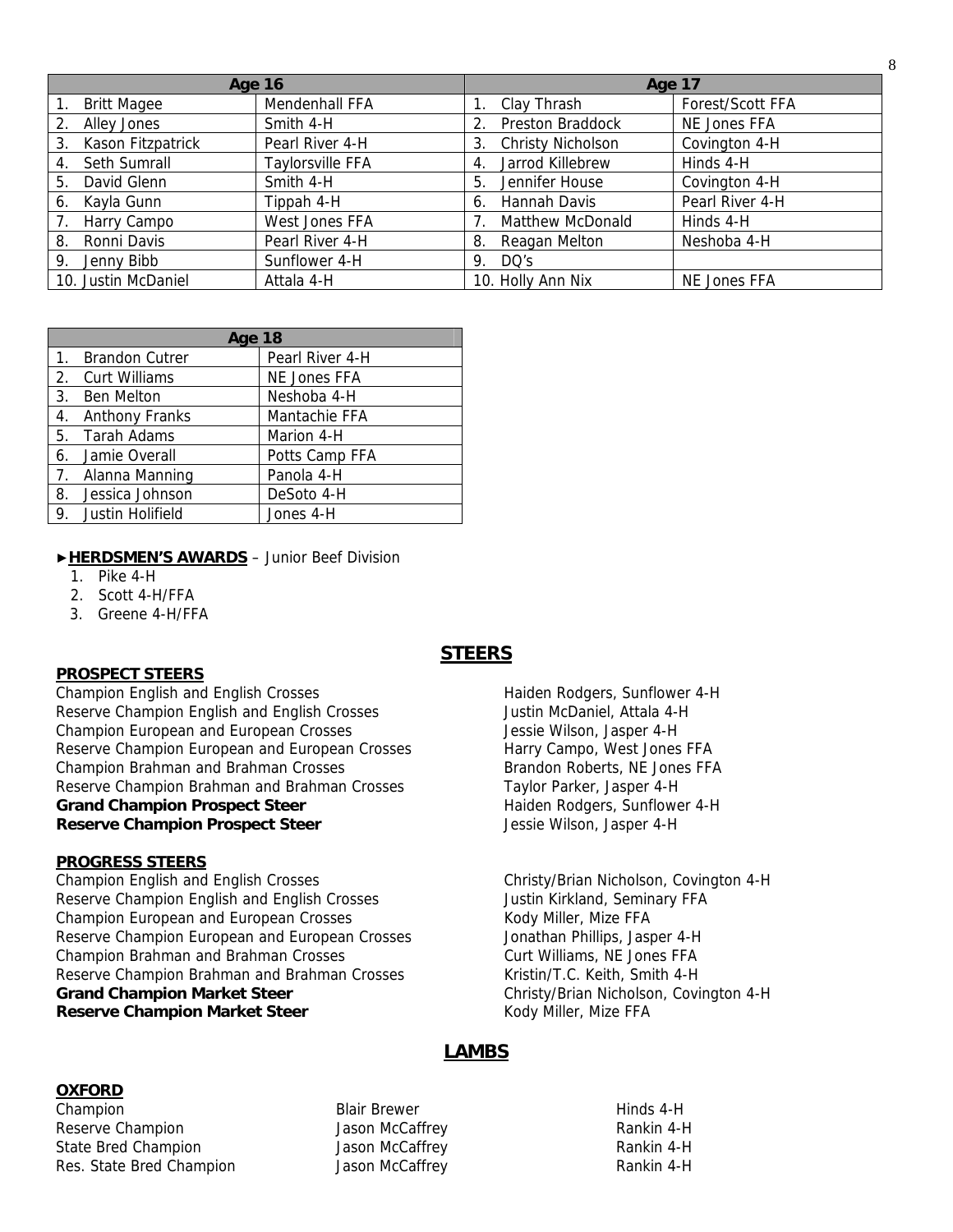| <b>SHROPSHIRE</b>                     |                          |              |
|---------------------------------------|--------------------------|--------------|
| Champion                              | Alex Gilreath            | Smith 4-H    |
| Reserve Champion                      | Elizabeth/Jared Griffith | Lawrence 4-H |
| <b>State Bred Champion</b>            | Alex Gilreath            | Smith 4-H    |
| Res. State Bred Champion              | Elizabeth/Jared Griffith | Lawrence 4-H |
| <b>SUFFOLK</b>                        |                          |              |
| Champion                              | <b>Brady Chamblee</b>    | Carroll 4-H  |
| Reserve Champion                      | K/B/W Tullos             | Hinds 4-H    |
| <b>State Bred Champion</b>            | <b>Brady Chamblee</b>    | Carroll 4-H  |
| Res. State Bred Champion              | K/B/W Tullos             | Hinds 4-H    |
|                                       |                          |              |
| <b>CROSSBRED</b><br>Champion          | Anna Terrell Wilson      | Yazoo 4-H    |
| Reserve Champion                      | <b>Haley Middleton</b>   | Smith 4-H    |
| <b>State Bred Champion</b>            | Anna Terrell Wilson      | Yazoo 4-H    |
| Res. State Bred Champion              | <b>Haley Middleton</b>   | Smith 4-H    |
| <b>HAMPSHIRE</b>                      |                          |              |
| Champion                              | Samantha/Holly Webb      | Scott 4-H    |
| Reserve Champion                      | Jack Moody/Ryan Wheatley | Simpson 4-H  |
| State Bred Champion                   | Jack Moody/Ryan Wheatley | Simpson 4-H  |
| Res. State Bred Champion              | Nicki/Jake Bramlett      | Rankin 4-H   |
|                                       |                          |              |
| <b>DORSET &amp; OTHER BREEDS</b>      |                          |              |
| Champion                              | K/B/W Tullos             | Hinds 4-H    |
| Reserve Champion                      | Ryan Wheatley            | Simpson 4-H  |
| <b>Grand Champion</b>                 | Anna Terrell Wilson      | Yazoo 4-H    |
| <b>Reserve Grand Champion</b>         | <b>Haley Middleton</b>   | Smith 4-H    |
| <b>State Bred Grand Champion</b>      | Anna Terrell Wilson      | Yazoo 4-H    |
| <b>State Bred Res. Grand Champion</b> | <b>Haley Middleton</b>   | Smith 4-H    |

# **LAMB SHOWMANSHIP**

(104 Exhibitors)

|             | Age 8                 |                  |    | Age 9                  |                  |  |
|-------------|-----------------------|------------------|----|------------------------|------------------|--|
| 1.          | Brylan Overby         | Smith 4-H        |    | <b>Haley Middleton</b> | Smith 4-H        |  |
| 2.          | Ty Mohler             | Hinds 4-H        |    | Jacob Poppelreiter     | Lee 4-H          |  |
| 3.          | Caitlyn Rush          | Bolivar 4-H      | 3. | <b>Brady Chambley</b>  | Carroll 4-H      |  |
| 4.          | Steven Robertson      | Rankin 4-H       | 4. | Anna Beth Mayhugh      | Lawrence 4-H     |  |
| 5.          | Madeline Waller       | Hinds 4-H        | 5. | Mary Sanderson         | Rankin 4-H       |  |
| 6.          | Laney Frasier         | Leake 4-H        | 6. | Adam Leflore           | Yazoo 4-H        |  |
| $7_{\cdot}$ | <b>Carley Stocks</b>  | Hinds 4-H        |    | Betsy Rush             | Bolivar 4-H      |  |
| 8.          | Jack Moody            | Simpson 4-H      | 8. | Daniel Higginbotham    | Leflore 4-H      |  |
| 9.          | Cody Ganann           | Leake 4-H        | 9. | Sarah Burkhalter       | Tallahatchie 4-H |  |
|             | 10. Alexander Brasher | Tallahatchie 4-H |    | 10. Joshua Smith       | Smith 4-H        |  |

|                        | <b>Age 10</b>    | Age 11                     |                  |  |
|------------------------|------------------|----------------------------|------------------|--|
| Alex Gilreath          | Smith 4-H        | Jake Frasier               | Leake 4-H        |  |
| Lexi Overby<br>2.      | Smith 4-H        | <b>Wesley Tullos</b>       | Hinds 4-H        |  |
| Marley Gill<br>3.      | Hinds 4-H        | <b>Aeriel Taylor</b><br>3. | Smith 4-H        |  |
| Nicole Moody<br>4.     | Jasper 4-H       | Marley McCardle<br>4.      | Copiah 4-H       |  |
| Stephen Woods<br>5.    | Scott 4-H        | Brookelyn Taylor<br>5.     | Simpson 4-H      |  |
| Danielle Brasher<br>6. | Tallahatchie 4-H | Cy Carter<br>6.            | Scott 4-H        |  |
| James Taylor           | Hinds 4-H        | <b>Brian Layton</b>        | Simpson 4-H      |  |
| Holli Nutt<br>8.       | Scott 4-H        | Katherine Robertson<br>8.  | Rankin 4-H       |  |
| Joy Waller<br>9.       | Hinds 4-H        | Bianca Blair<br>-9.        | Hinds 4-H        |  |
| 10. Taylor Allen       | Simpson 4-H      | 10. Elizabeth Burkhalter   | Tallahatchie 4-H |  |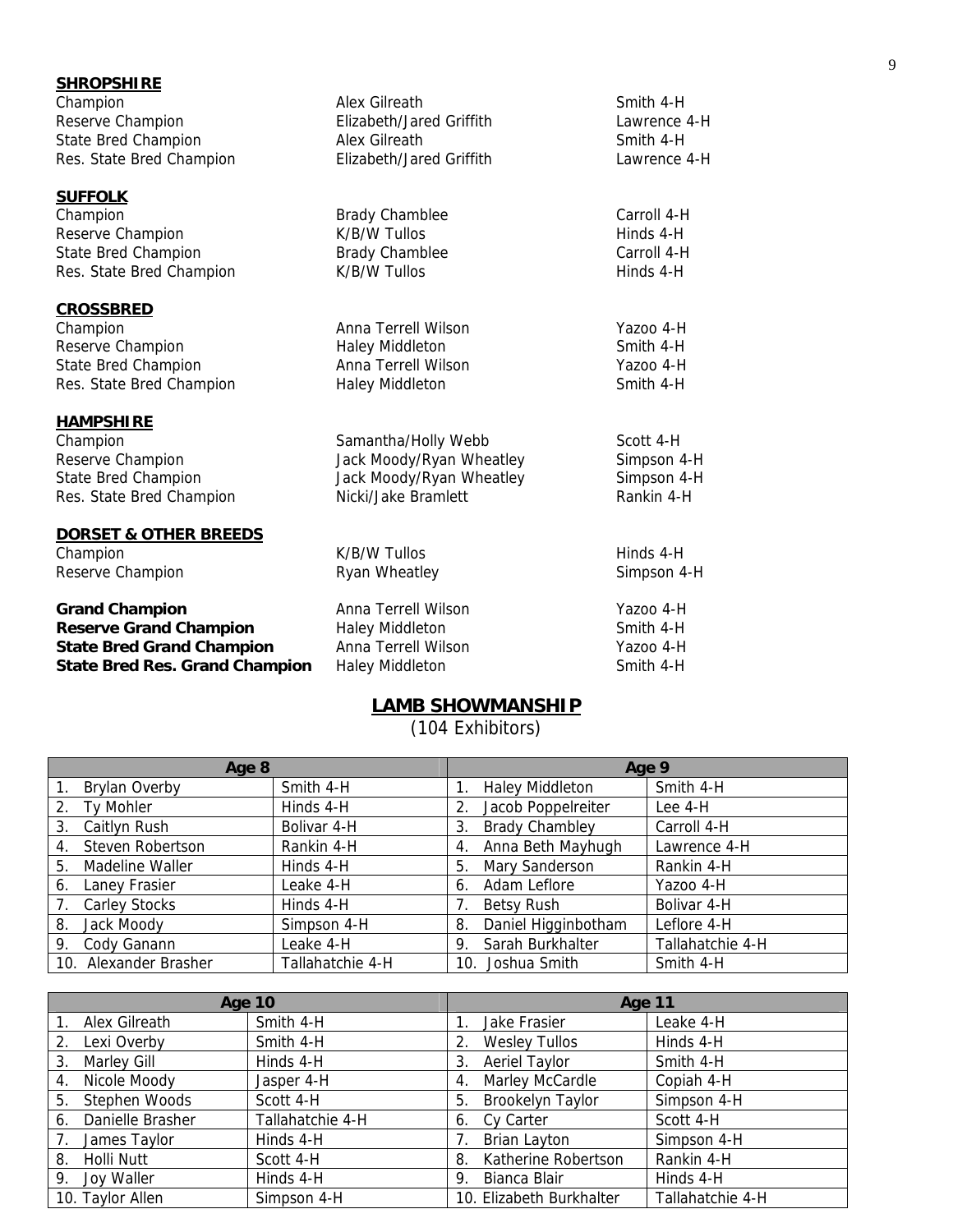|    | <b>Age 12</b>              |              |    | Age 13               |              |
|----|----------------------------|--------------|----|----------------------|--------------|
|    | Elizabeth Griffith         | Lawrence 4-H |    | Ryan Wheatley        | Simpson 4-H  |
| 2. | <b>Emilly Poppelreiter</b> | Lee 4-H      | 2. | Mollie Ritchie       | Lincoln 4-H  |
| 3. | <b>Colton Smith</b>        | Smith 4-H    | 3. | Hollie Whittington   | Copiah 4-H   |
| 4. | Jack Payne                 | Jasper 4-H   | 4. | Wes Gill             | Pike 4-H     |
| 5. | Kele Clairmont             | Jones 4-H    | 5. | Gray Higginbotham    | Leflore 4-H  |
| 6. | Chris Ganann               | Leake 4-H    | 6. | Jonathan Woods       | Scott 4-H    |
|    | Cecelia Shipp              | Yazoo 4-H    |    | Shaylon Taylor       | Hinds 4-H    |
|    |                            |              | 8. | Kristin Taylor       | Simpson 4-H  |
|    |                            |              | 9. | Audrie Foster        | Pontotoc 4-H |
|    |                            |              |    | 10. Jessica O'Reilly | Holmes 4-H   |

| Age 14                                                  |             | <b>Age 15</b>             |             |  |
|---------------------------------------------------------|-------------|---------------------------|-------------|--|
| Kimbra Smith                                            | Lincoln 4-H | Jason McCaffrey           | Rankin 4-H  |  |
| Jake Bramlett<br>2.                                     | Rankin 4-H  | Lauren Dean<br>2.         | Bolivar 4-H |  |
| Colby Gill<br>3.                                        | Hinds 4-H   | Suzanne Robertson<br>3.   | Rankin 4-H  |  |
| Amanda Layton<br>4.                                     | Simpson 4-H | Nicki Bramlett<br>4.      | Rankin 4-H  |  |
| Christine Johnston<br>5.                                | Hinds 4-H   | Anna Terrell Wilson<br>5. | Yazoo 4-H   |  |
| Holly Webb<br>6.                                        | Scott 4-H   | Samantha McCardle<br>6.   | Copiah 4-H  |  |
| <b>Bonnie Tullos</b><br>$7_{\scriptscriptstyle{\circ}}$ | Hinds 4-H   | Jeremy Poppelreiter       | Lee $4-H$   |  |
| 8. Coty Schmidt                                         | Pike 4-H    | Kimberly Watson<br>8.     | Hinds 4-H   |  |
| Justin Brown<br>9.                                      | Carroll 4-H | Lauren Henderson<br>9.    | Smith 4-H   |  |
| 10. Roxy Cooper                                         | Leflore 4-H | 10. Shane Akerman         | Jasper 4-H  |  |

|    | <b>Age 16</b>           |             |                  | Ages 17-18    |              |  |
|----|-------------------------|-------------|------------------|---------------|--------------|--|
|    | <b>Blair Brewer</b>     | Hinds 4-H   |                  | Drew Mayhugh  | Lawrence 4-H |  |
|    | Meredith Henderson      | Leflore 4-H |                  | Samantha Webb | Scott 4-H    |  |
|    | Katie Vanderslice       | Jasper 4-H  | 3                | Emily Irwin   | Leflore 4-H  |  |
| 4. | Brandi Carter           | Scott 4-H   | $\overline{4}$ . | Tye Henderson | Smith 4-H    |  |
| 5. | Kimberly Tullos         | Hinds 4-H   |                  |               |              |  |
|    | <b>Brittney Chesnut</b> | Scott 4-H   |                  |               |              |  |

### ▶**OUTSTANDING SHEPHERD AWARD**

1. Pontotoc

# **SWINE SHOWMANSHIP**

(48 Exhibitors)

| <b>Ages 8-10</b> |                            | <b>Ages 11-13</b> |   |                         |                |
|------------------|----------------------------|-------------------|---|-------------------------|----------------|
|                  | Andrew Langford            | Monroe 4-H        |   | Rebekah Kellv           | Jasper 4-H     |
|                  | <b>Tyler Cameron</b>       | Forrest 4-H       |   | Ethan Hodges            | Greene 4-H     |
| 3.               | Michael McLendon           | Brooklyn FFA      |   | <b>Garrett Dismukes</b> | Montgomery 4-H |
| 4.               | <b>Courtney Buckhalter</b> | Simpson 4-H       | 4 | Jenni Brown             | Montgomery 4-H |
| -5.              | Wesley Fagan               | Clarke 4-H        | 5 | Brianna Tisdale         | Petal FFA      |

|    | <b>Ages 14-18</b>     |             |  |  |  |
|----|-----------------------|-------------|--|--|--|
|    | Sharon Kelly          | Jasper 4-H  |  |  |  |
|    | 2. Emily Irwin        | Leflore 4-H |  |  |  |
|    | 3. Seth Lloyd         | Copiah 4-H  |  |  |  |
| 4. | Gregory Holloway      | Copiah 4-H  |  |  |  |
|    | 5. Kesh Killingsworth | Copiah 4-H  |  |  |  |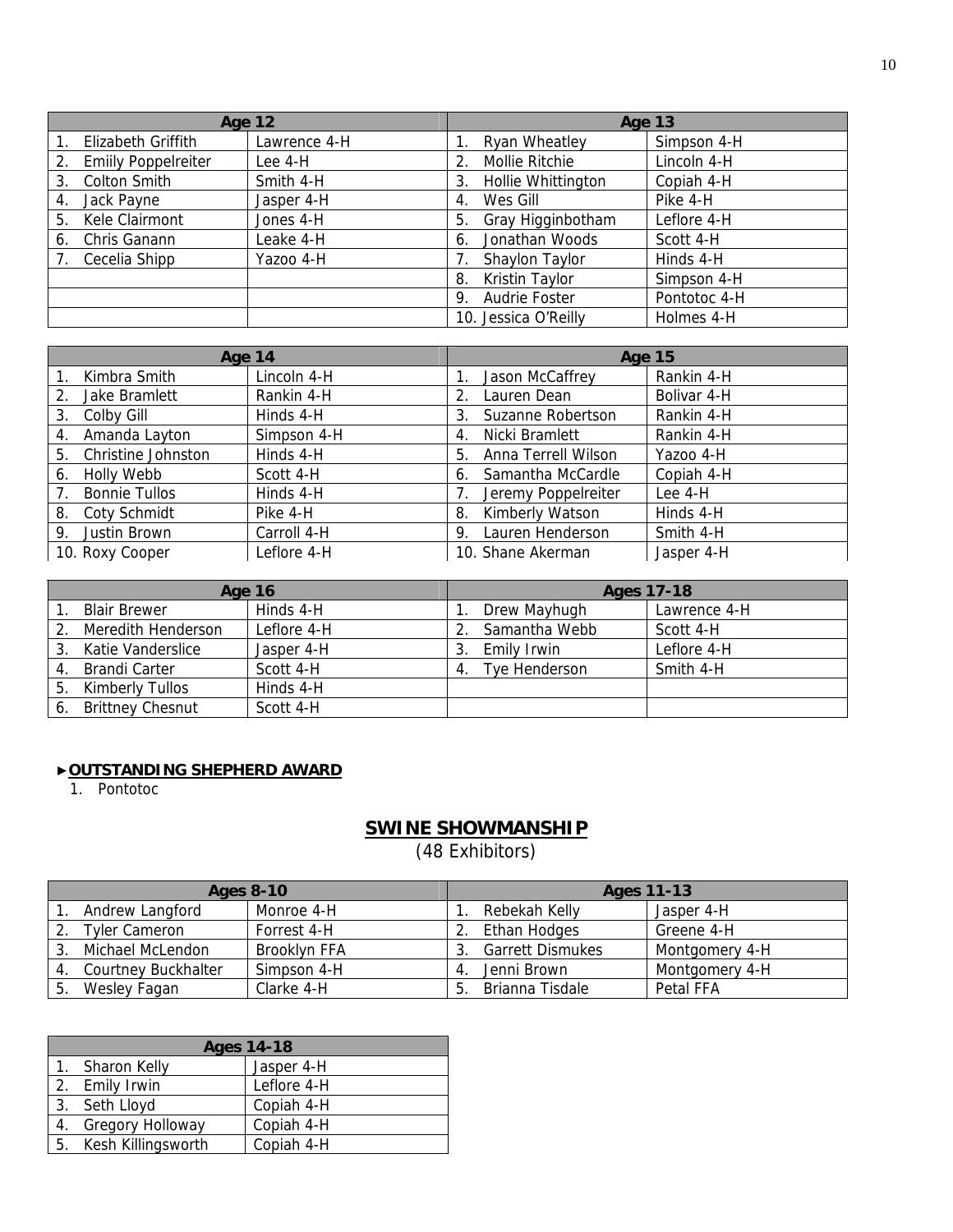# **MARKET SWINE**

Champion Lightweight Sarah Hinton, Jasper 4-H Res. Champion Lightweight **Jacob Manning, Forrest 4-H** MS Bred Champion **MS** Bred Champion MS Bred Reserve Champion Taylor Scott, Monroe 4-H

MS Bred Reserve Champion Taylor Scott, Monroe 4-H

# Grand Champion **Grand Champion Garrett Dismukes, Montgomery 4-H Res. Grand Champion** Jenni Brown, Montgomery 4-H **MS Bred Grand Champion Garrett Dismukes, Montgomery 4-H MS Bred Reserve Grand Champion** Jenni Brown, Montgomery 4-H

Champion Middleweight Coates/Lydia Hinton, Jasper 4-H Res. Champion Middleweight **Ethan/Kara Hodges, Greene FFA** MS Bred Champion **Ethan/Kara Hodges, Greene FFA** 

Champion Heavyweight Garrett Dismukes, Montgomery 4-H Res. Champion Heavyweight Jenni Brown, Montgomery 4-H MS Bred Champion Garrett Dismukes, Montgomery 4-H MS Bred Reserve Champion Jenni Brown, Montgomery 4-H

# **DAIRY SHOWMANSHIP**

(69 Exhibitors)

| Ages 8-9 |                    |              | <b>Ages 10-11</b> |                 |            |
|----------|--------------------|--------------|-------------------|-----------------|------------|
|          | <b>Tyler Gober</b> | Prentiss 4-H |                   | Alexis Wallace  | Pike 4-H   |
|          | Hannah Miller      | Hinds 4-H    |                   | Cody Ladner     | Tate 4-H   |
|          | Jace McCardle      | Copiah 4-H   |                   | Nicole Bounds   | Newton 4-H |
|          | James Carr         | Lamar 4-H    | 4.                | William Kazerv  | Hinds 4-H  |
| 5.       | Katelyn Nicholson  | Newton 4-H   |                   | Marley McCardle | Copiah 4-H |

|    | Ages 12-13           |              |    | Ages 14-15        |              |  |
|----|----------------------|--------------|----|-------------------|--------------|--|
|    | Breanna Ladner       | Tate 4-H     |    | Samantha McCardle | Copiah 4-H   |  |
|    | <b>Andrew Burkes</b> | Walthall 4-H |    | Daniel Peeples    | Pontotoc 4-H |  |
|    | Gus Brand            | Monroe 4-H   |    | Carl Gregory      | Pontotoc 4-H |  |
| 4. | Paige Nicholson      | Newton 4-H   | 4. | Julie Hartfield   | Lamar 4-H    |  |
| 5. | Sarah Robinson       | Rankin 4-H   | ь  | Brittany Sullivan | Lamar 4-H    |  |

| <b>Ages 16-18</b>   |              |  |  |
|---------------------|--------------|--|--|
| 1. Nicholas Simmons | Lee $4-H$    |  |  |
| 2. Shawn Taylor     | Prentiss 4-H |  |  |
| 3. Aaron Conerly    | Walthall 4-H |  |  |
| 4. Chance Nicholson | Newton 4-H   |  |  |
| 5. Justin Moorman   | Pontotoc 4-H |  |  |

#### **AYRSHIRE**

Junior Champion **Champion** Champion Champion Champion Champion Champion Champion Champion Champion Champion Champion Reserve Junior Champion **Notify 19 and September 10** Justin Moorman **Pontotoc 4-H** Senior Champion **Campion** Champion Champion Champion Champion Champion Champion Champion Champion Champion Champion Reserve Senior Champion and Muslim Joanna Whitten Area Pontotoc 4-H **Grand Champion Champion Champion Champion Champion Champion Champion Champion Champion Champion Champion Champion Champion Champion Champion Champion Champion Champion Champion Champi Reserve Grand Champion Communist School School Act Address View Address Pontotoc 4-H** 

# **DAIRY**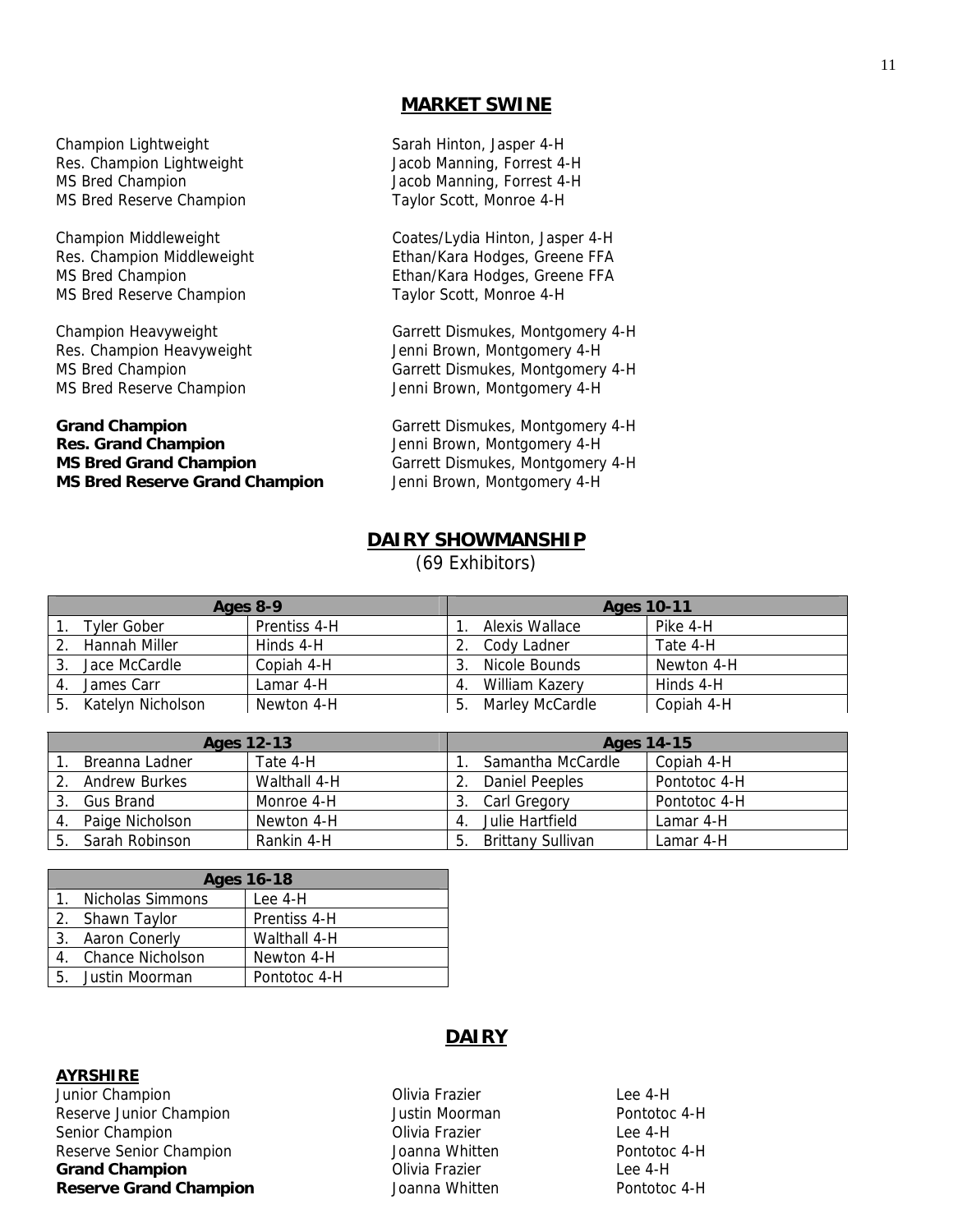| <b>BROWN SWISS</b><br>Junior Champion<br>Reserve Junior Champion<br>Senior Champion<br>Reserve Senior Champion<br><b>Grand Champion</b><br><b>Reserve Grand Champion</b> | Carl Gregory<br><b>Taylor Barnett</b><br>Carl Gregory<br>Matt/Brett Albright<br>Carl Gregory<br>Carl Gregory                     | Pontotoc 4-H<br>Chickasaw 4-H<br>ontotoc 4-H<br>Hinds 4-H<br>Pontotoc 4-H<br>Pontotoc 4-H |
|--------------------------------------------------------------------------------------------------------------------------------------------------------------------------|----------------------------------------------------------------------------------------------------------------------------------|-------------------------------------------------------------------------------------------|
| <b>GUERNSEY</b><br>Senior Champion<br>Reserve Senior Champion                                                                                                            | Joanna Whitten<br>Nicholas Simmons                                                                                               | Pontotoc 4-H<br>$leq 4-H$                                                                 |
| <b>HOLSTEIN</b><br>Junior Champion<br>Reserve Junior Champion<br>Senior Champion<br>Reserve Senior Champion<br><b>Grand Champion</b><br><b>Reserve Grand Champion</b>    | Anne Robinson<br><b>Chance Nicholson</b><br>Anne Robinson<br><b>Chance Nicholson</b><br>Anne Robinson<br><b>Chance Nicholson</b> | Rankin 4-H<br>Newton 4-H<br>Rankin 4-H<br>Newton 4-H<br>Rankin 4-H<br>Newton 4-H          |
| <b>JERSEY</b><br>Junior Champion<br>Reserve Junior Champion<br>Senior Champion<br>Reserve Senior Champion<br><b>Grand Champion</b><br><b>Reserve Grand Champion</b>      | Nicholson Simmons<br>Alexis Wallace<br>Shawn Taylor<br>Newman Kazery<br>Shawn Taylor<br>Newman Kazery                            | Lee 4-H<br>Pike 4-H<br>Prentiss 4-H<br>Hinds 4-H<br>Prentiss 4-H<br>Hinds 4-H             |
| <u>JUNIOR COMMERCIAL DAIRY HEIFER SHOW</u><br><b>Grand Champion Heifer</b><br><b>Reserve Grand Champion Heifer</b>                                                       | <b>Justin Moorman</b><br>Anna Barham                                                                                             | Pontotoc 4-H<br>Independence 4-H                                                          |
| DAIRY CATTLE SWEETHEART CONTEST<br><b>Junior Sweetheart</b><br>Senior Sweetheart                                                                                         | Alexis Wallace<br>Taylor Barnett                                                                                                 | Pike 4-H<br>Chickasaw 4-H                                                                 |
| DAIRY GOAT SWEETHEART CONTEST<br><b>Junior Sweetheart</b>                                                                                                                | Joanna King                                                                                                                      | Yazoo 4-H                                                                                 |
| <b>MEAT GOAT PRINCESS</b><br><b>Junior Princess</b><br><b>Senior Princess</b>                                                                                            | <b>Taylor King</b><br>Amber Johnson                                                                                              | Yazoo 4-H<br>Tippah 4-H                                                                   |
| <b>PRETTY COW CONTEST</b><br>Andrew Burkes, Walthall County<br>1.<br>2. Hunter Garrett, Lee County<br>3. Anne Robinson, Rankin County                                    | <b>COUNTY HERD</b><br>1. Prentiss Jerseys<br>2. Lee Jerseys<br>3. Rankin Holsteins<br>4. Tate Holsteins<br>5. Hinds Jerseys      |                                                                                           |
| <b>HERDSMEN'S AWARD</b> - Junior Dairy Division<br>Tate 4-H<br>1.<br>Pontotoc 4-H<br>2.<br>3.<br>Lee 4-H                                                                 | 6. Lee Ayrshires<br>7. Pike Jerseys<br>8. Pontotoc Holsteins                                                                     |                                                                                           |

# 12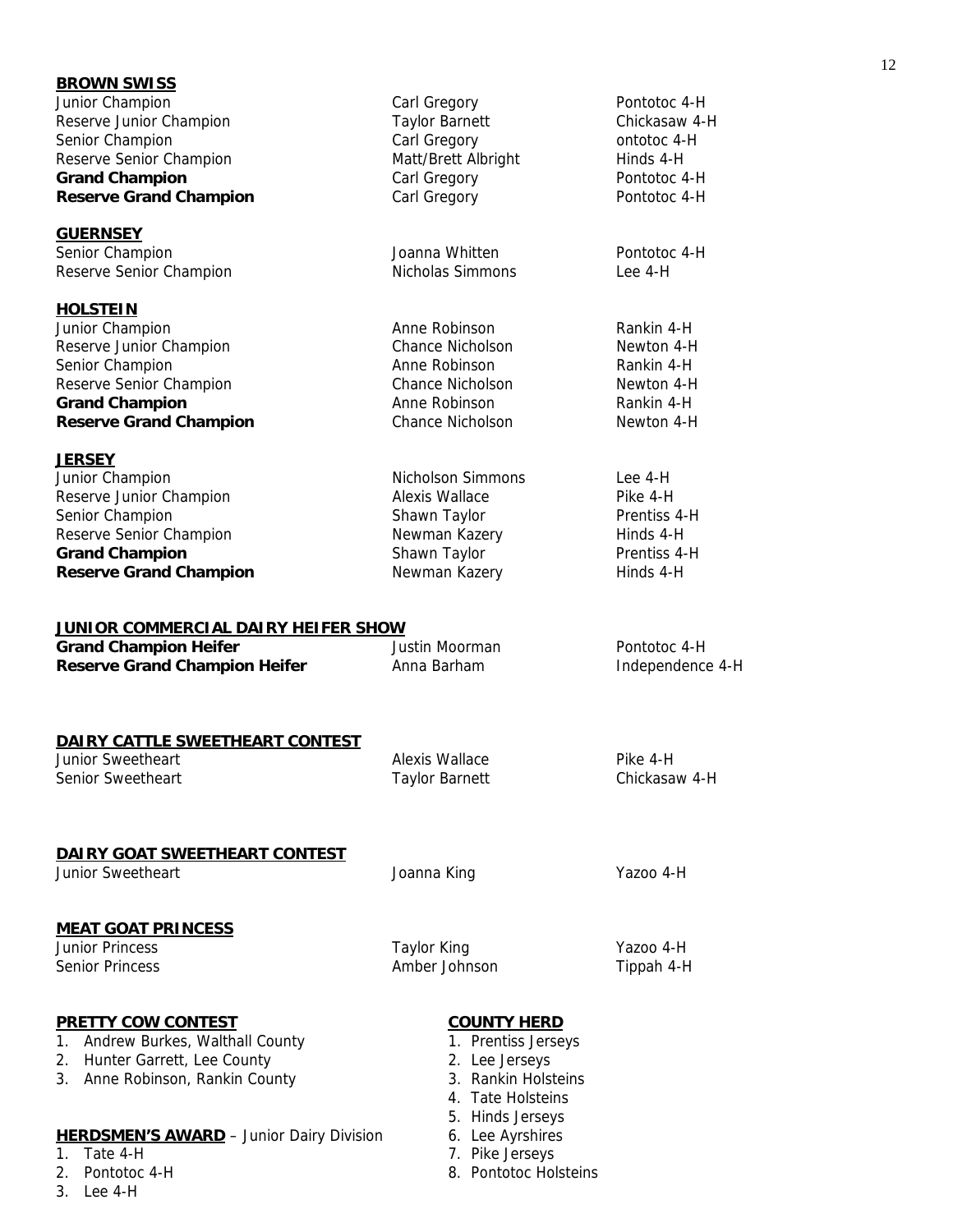# **MARKET GOAT SHOWMANSHIP**

(157 Exhibitors)

|                             | <b>Ages 8-10</b> | <b>Ages 11-13</b>    |             |  |
|-----------------------------|------------------|----------------------|-------------|--|
| Michael Magee               | Panola 4-H       | Dakota Dale          | Lamar 4-H   |  |
| Meagan Rousseau<br>2.       | Pike 4-H         | Justin Shafer<br>2.  | Pike 4-H    |  |
| Ashley Kerr<br>3.           | Sharkey 4-H      | Will McNeese<br>3.   | Pike 4-H    |  |
| Nicole Abrams<br>4.         | Chickasaw 4-H    | Angela Miller<br>4.  | Hinds 4-H   |  |
| Davey Robinson<br>5.        | Smith 4-H        | Libby Durst<br>5.    | Sharkey 4-H |  |
| Ben Barber<br>6.            | Tate 4-H         | Erica Shafer<br>6.   | Pike 4-H    |  |
| Hannah Miller               | Hinds 4-H        | <b>Ashley Cooper</b> | Sharkey 4-H |  |
| <b>Brittany Seale</b><br>8. | Union 4-H        | Jacy Vaughn<br>8.    | Carroll 4-H |  |
| Will Magee<br>9.            | Panola 4-H       | Taite Henson<br>9.   | Carroll 4-H |  |
| 10. Tori Willis             | DeSoto 4-H       | 10. Cy Carter        | Scott 4-H   |  |

|    | <b>Ages 14-18</b>     |                      |  |  |
|----|-----------------------|----------------------|--|--|
|    | 1. Justin Brown       | Carroll 4-H          |  |  |
|    | 2. Jamie Capdeboscq   | Pike 4-H             |  |  |
| 3. | Kimberly Watson       | Hinds 4-H            |  |  |
| 4. | <b>Garrett Steede</b> | George FFA           |  |  |
|    | 5. Tracie Young       | <b>Nettleton FFA</b> |  |  |
| 6. | Jennifer Carrouthers  | <b>Nettleton FFA</b> |  |  |
|    | 7. Carrie Peoples     | Leake 4-H            |  |  |
| 8. | Jacob Roebuck         | Nettleton FFA        |  |  |
|    | 9. D. J. Stuckey      | Lawrence FFA         |  |  |
|    | 10. Shellie Sullivan  | Sharkey 4-H          |  |  |

# **MARKET GOAT**

| Champion Lightweight          | Ashley Kerr, Sharkey 4-H |
|-------------------------------|--------------------------|
| Res. Champion Lightweight     | Alex Sullivan, Smith 4-H |
| Champion Heavyweight          | Alex Sullivan, Smith 4-H |
| Reserve Champion Heavyweight  | Rob Barber, Tate 4-H     |
| <b>Grand Champion</b>         | Alex Sullivan, Smith 4-H |
| <b>Reserve Grand Champion</b> | Ashley Kerr, Sharkey 4-H |

# ▶**SENIOR STATE 4-H LIVESTOCK JUDGING CONTEST RESULTS**

The state 4-H livestock judging contest was held in conjunction with the state FFA livestock judging contest. However, it was run as two separate contests. The contest ran extremely smooth and those that assisted with the contests are to be commended. We had 27 contestants and 6 teams that competed in the 4-H contest. Congratulations to Jasper County team for winning the contest. This team will represent Mississippi at the national contest in Denver, CO, in January 2005. Top five team placing and top ten individual placings are as follows:

|   | Teams                                                                    |              |                            | <b>Score</b> |
|---|--------------------------------------------------------------------------|--------------|----------------------------|--------------|
|   | 1. Jasper – Jeremy Phillips, Jordan Sims, Morgan Sims, Jonathan Phillips |              |                            | 1121         |
|   | 2. Scott A – Brandi Carter, Megan Westberry, Chad Ray, Emma Collins      |              |                            | 1099         |
|   | 3. Covington – Christy Nicholson, Jennifer House, Shauna Dickens         |              |                            | 1096         |
|   | 4. Rankin – Nicki Bramlett, Jake Bramlett, Suzanne Robertson             |              |                            | 1048         |
|   | 5. DeSoto – Jessica Moore, Justin Davis, Jessica Johnson, Brad Romedy    |              |                            | 1042         |
|   |                                                                          |              |                            |              |
| ٠ | <b>Individual</b>                                                        | <b>Score</b> | <b>Individual Reasons</b>  |              |
|   |                                                                          |              |                            | <b>Score</b> |
|   | Jeremy Phillips, Jasper                                                  | 395          | 1. Megan Westberry, Scott  | 120          |
|   | Nicki Bramlett, Rankin<br>$2_{-}$                                        | 390          | 2. Jessica Moore, DeSoto   | 120          |
|   | Christy Nicholson, Covington<br>3.                                       | 390          | 3. Morgan Sims, Jasper     | 115          |
|   | Brandi Carter, Scott<br>4.                                               | 383          | 4. Jeremy Phillips, Jasper | 114          |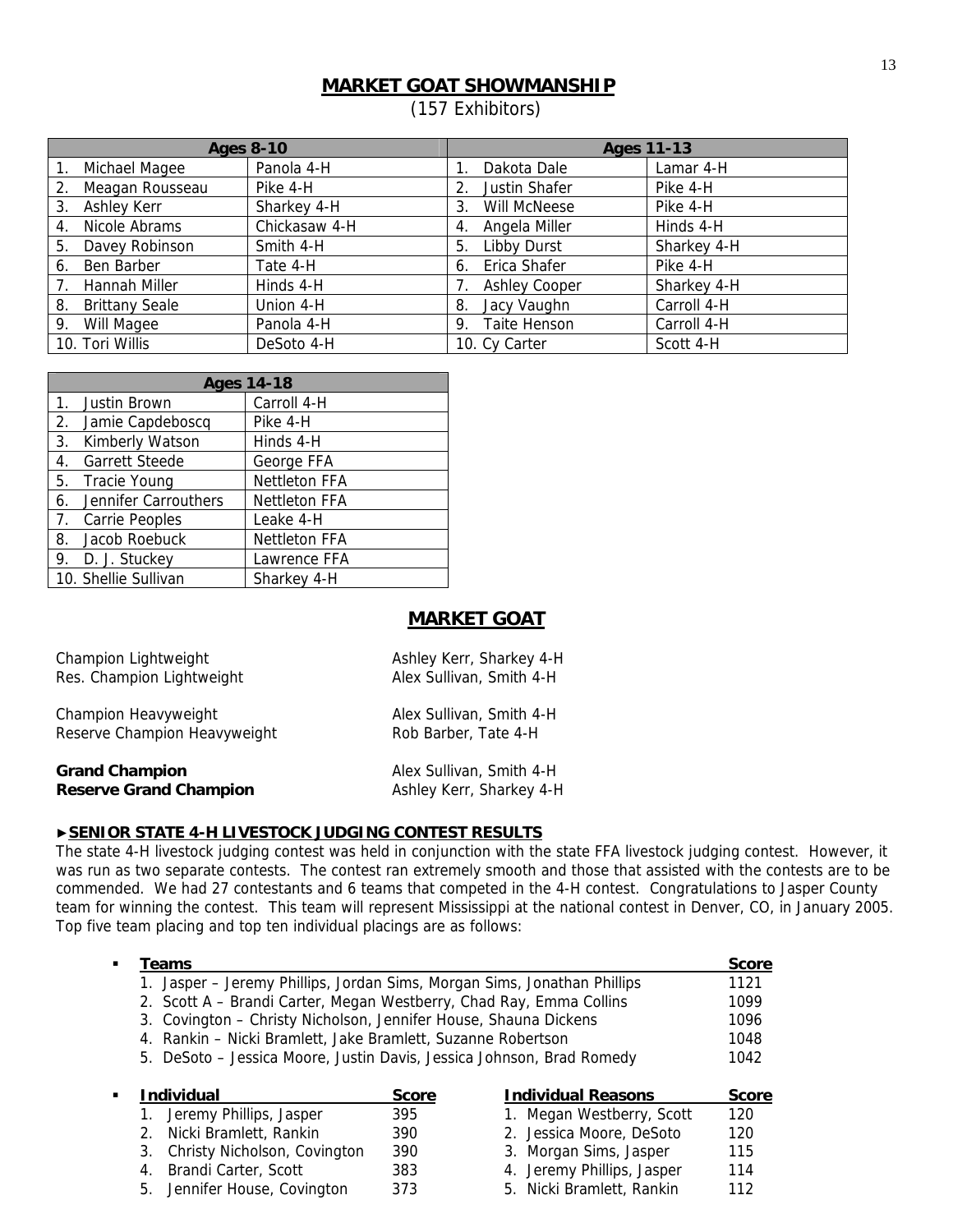| 6. Jessica Moore, DeSoto  | 370 | 6. Amber McCaughn, Scott     | 111 |
|---------------------------|-----|------------------------------|-----|
| 7. Jordan Sims, Jasper    | 367 | 7. Deanna Roberts, Clarke    | 111 |
| 8. Deanna Roberts, Clarke | 366 | 8. Jonathan Phillips, Jasper | 107 |
| 9. Megan Westberry, Scott | 364 | 9. Jessica Johnson, DeSoto   | 104 |
| 10. Morgan Sims, Jasper   | 359 | 10. Emma Collins, Scott B    | 103 |

# ▶**MARKET GOAT JUDGING CONTEST**

There were 22 junior contestants this year for the market goat judging contest at the state fair conducted by the MSU Extension Service. Both 4-H and FFA members were eligible to compete.

| ٠ | <b>Junior Teams</b>                                                   | <b>Score</b> |
|---|-----------------------------------------------------------------------|--------------|
|   | 1. Hinds – Sarah Miller, Hannah Miller, Angela Miller, Orry Yarbrough | 484          |
|   | 2. Sharkey B - Ashley Kerr, Carson Steed, Libby Durst, Lucky Hodnett  | 471          |
|   | 3. Sharkey A - Ashley Clinkscale, Ashley Cooper, Ashton Steed         | 455          |
|   | 4. Rankin - David Huff, Alex Huff, Andrew Huff                        | 421          |
|   | 5. Tate – Rob Barber, Ben Barber, Alana Cecil                         | 363          |

| Junior Individuals              | <b>Score</b> |
|---------------------------------|--------------|
| 1. Sarah Miller, Hinds          | 167          |
| 2. Ashley Kerr, Sharkey         | 165          |
| 3. Carson Steed, Sharkey        | 162          |
| 4. Hannah Miller, Hinds         | 160          |
| 5. Angela Miller, Hinds         | 157          |
| 7. Ashley Clinkscale, Sharkey A | 154          |
| 8. Ashley Cooper, Sharkey A     | 154          |
| 9. David Huff, Rankin           | 153          |
| 10. Ashton Steed, Sharkey A     | 147          |

# ▶**MARKET GOAT QUIZ BOWL**

Eleven junior contestants and one senior contestant competed in the market goat quiz bowl conducted by the MSU Extension Service. Below are the results of the competition.

|                                  | <b>Junior Individuals</b>    |    |
|----------------------------------|------------------------------|----|
| $1_{\cdot}$                      | Tori Willis, DeSoto 4-H      | 36 |
| 2.                               | Taylor King, Yazoo 4-H       | 34 |
| 2.                               | Jenny Ferguson, Hinds 4-H    | 34 |
| 4.                               | Alex Huff, Rankin 4-H        | 32 |
|                                  | 5. Joanna King, Yazoo 4-H    | 31 |
|                                  | 5. Michael Magee, Panola 4-H | 31 |
|                                  | 7. Libby Durst, Sharkey 4-H  | 29 |
|                                  | 7. Nolan Webb, Lafayette 4-H | 29 |
| $7_{\scriptscriptstyle{\ddots}}$ | David Huff, Rankin 4-H       | 29 |
|                                  | 10. Rob Barber, Tate 4-H     | 28 |
|                                  | 10. Tyler Willis, DeSoto 4-H | 28 |
|                                  |                              |    |

| <b>Junior Individuals</b>  | Score | <b>Senior Individuals</b>       | <b>Score</b> |
|----------------------------|-------|---------------------------------|--------------|
| 1. Tori Willis, DeSoto 4-H | 36    | 1. Shelly Sullivan, Sharkey 4-H |              |

Sincerely yours,

Chres  $\mathscr{L}% _{G}(\mathbb{R}^{2n})$ 

 Gale Chrestman, Extension 4-H Livestock Specialist